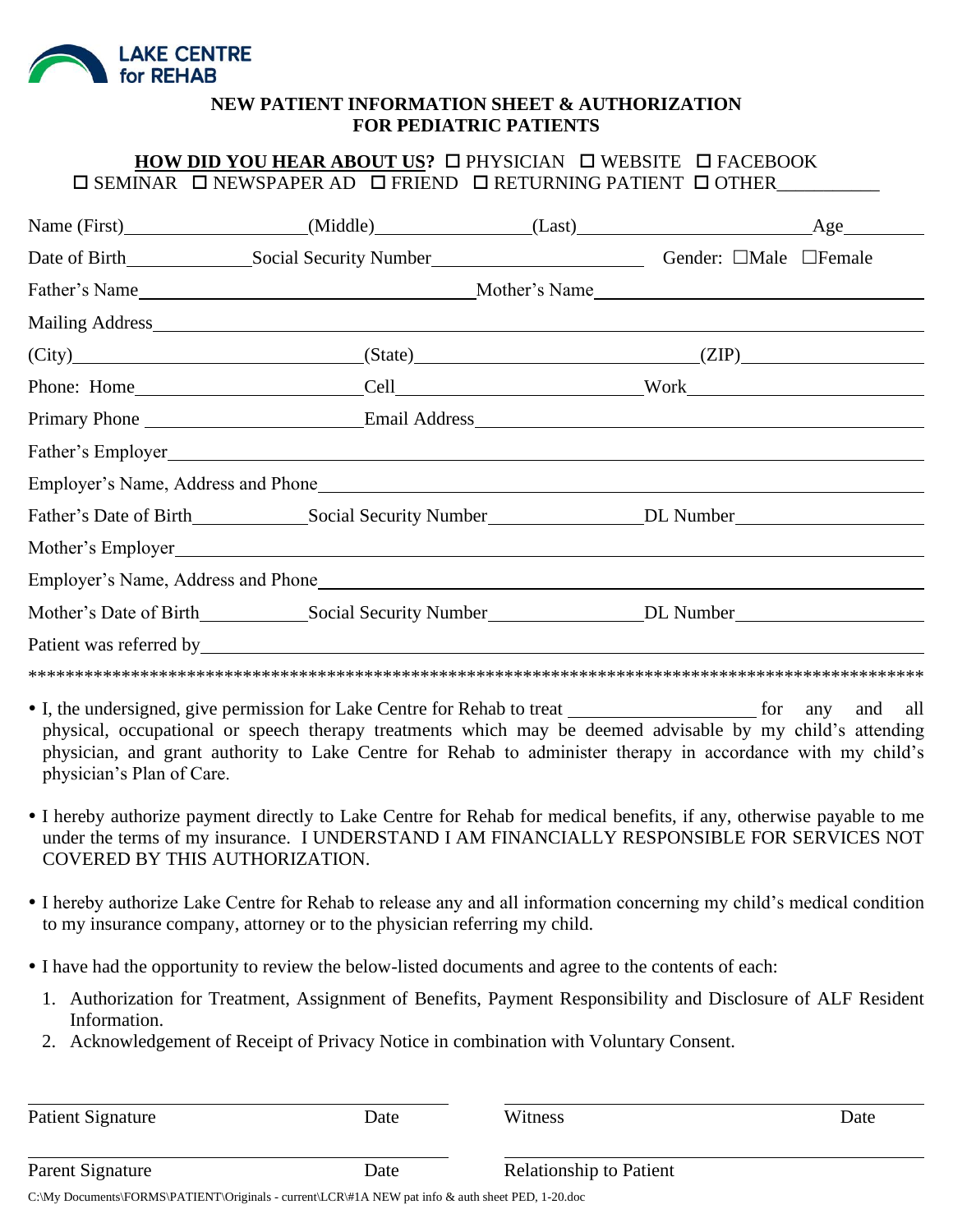

# CASE HISTORY INFORMATION FORM FOR CHILDREN

## **I. IDENTIFICATION**

| Your child's full name                                                                                                                                                                                                         |                           |     |       | Date of birth                                                                                                                                                                                                                                                               |
|--------------------------------------------------------------------------------------------------------------------------------------------------------------------------------------------------------------------------------|---------------------------|-----|-------|-----------------------------------------------------------------------------------------------------------------------------------------------------------------------------------------------------------------------------------------------------------------------------|
|                                                                                                                                                                                                                                |                           |     |       |                                                                                                                                                                                                                                                                             |
|                                                                                                                                                                                                                                |                           |     |       | Father's name <b>Example 26</b> Home phone <b>Example 26</b> Home phone <b>Example 26</b> Home phone <b>Example 26</b> Home phone <b>Example 26</b> Home phone <b>Example 26</b> Home phone <b>Example 26</b> Home phone <b>Example 26</b> Home phone <b>Example 26</b> Hom |
|                                                                                                                                                                                                                                |                           |     |       |                                                                                                                                                                                                                                                                             |
|                                                                                                                                                                                                                                |                           |     |       |                                                                                                                                                                                                                                                                             |
|                                                                                                                                                                                                                                |                           |     |       | Mother's name <b>Mother's name</b> Mother's name <b>Mother's name Mother's name Mother's name Mother's name Mother's name Mother's name Mother's name Mother's name Mother's name Mother's name Mother's name M</b>                                                         |
|                                                                                                                                                                                                                                |                           |     |       | Mother's address TIP code                                                                                                                                                                                                                                                   |
|                                                                                                                                                                                                                                |                           |     |       |                                                                                                                                                                                                                                                                             |
| Referred by Santa Communication of the Second Second Second Second Second Second Second Second Second Second Second Second Second Second Second Second Second Second Second Second Second Second Second Second Second Second S |                           |     |       |                                                                                                                                                                                                                                                                             |
| Family physician                                                                                                                                                                                                               | (Name)                    |     |       | (Address)                                                                                                                                                                                                                                                                   |
| Other children in family:<br>Name                                                                                                                                                                                              | (Name)<br>Gender<br>(M/F) | Age | Grade | (Address)<br>Speech, Hearing or Medical Problem?                                                                                                                                                                                                                            |
| <b>II. PRENATAL HISTORY</b>                                                                                                                                                                                                    |                           |     |       | Duration of pregnancy<br>Were there any complications during this pregnancy or birth? If so, describe                                                                                                                                                                       |

Please list any type of treatment received by the baby or mother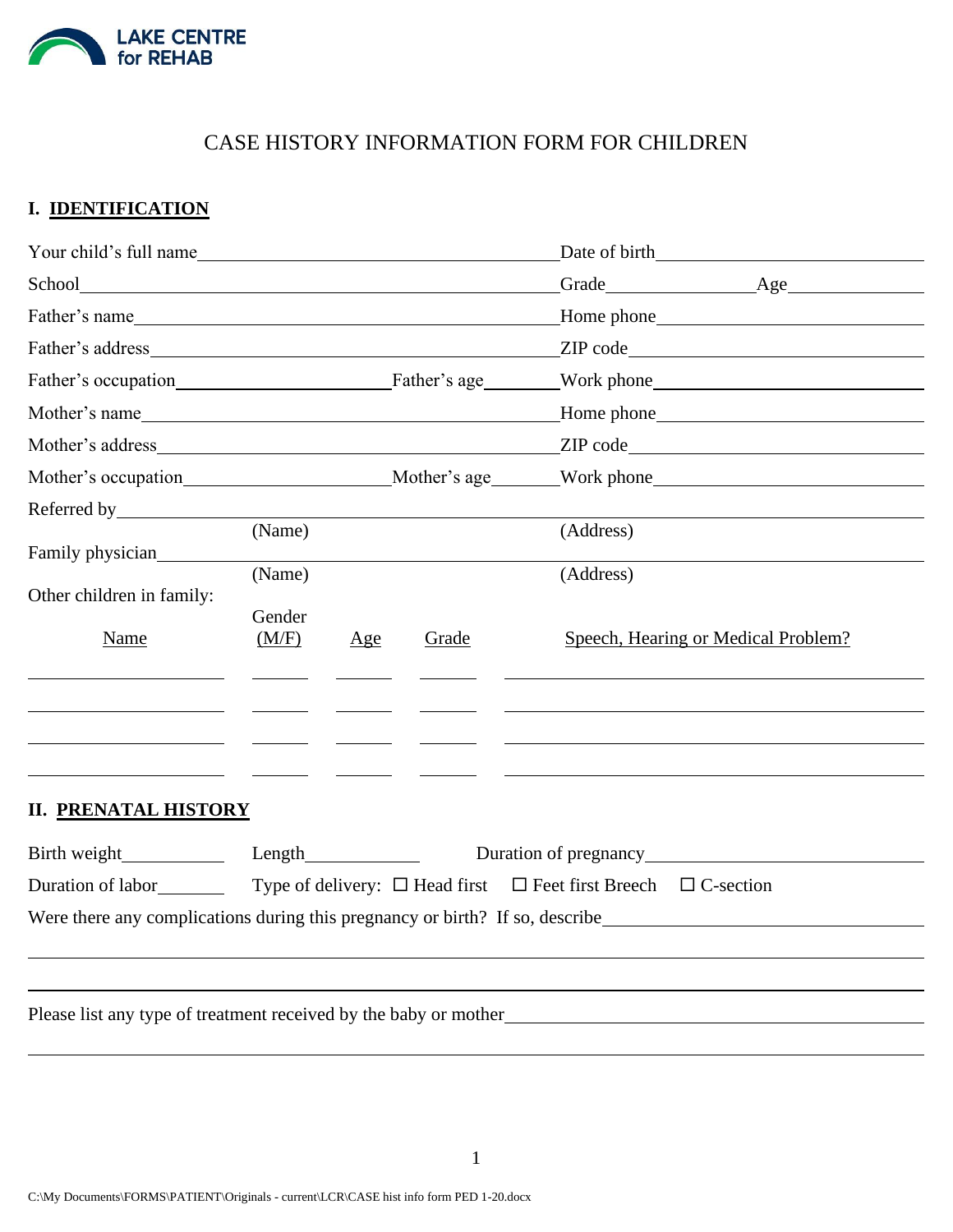### **III. DEVELOPMENTAL MILESTONES**

Physical milestones:

Please provide approximate age the child began to do the following activities (if you are not sure of the age, please indicate whether you feel it was **normal** of **delayed**):

| Turn head from side to side                                                                                                                                                 |                                                                         | Cruise (walk with support)                                                                                                                                                                                                       |                                                                                                 |  |  |
|-----------------------------------------------------------------------------------------------------------------------------------------------------------------------------|-------------------------------------------------------------------------|----------------------------------------------------------------------------------------------------------------------------------------------------------------------------------------------------------------------------------|-------------------------------------------------------------------------------------------------|--|--|
|                                                                                                                                                                             |                                                                         |                                                                                                                                                                                                                                  |                                                                                                 |  |  |
|                                                                                                                                                                             |                                                                         |                                                                                                                                                                                                                                  |                                                                                                 |  |  |
|                                                                                                                                                                             |                                                                         |                                                                                                                                                                                                                                  |                                                                                                 |  |  |
|                                                                                                                                                                             |                                                                         | Gain bowel control: Day Night                                                                                                                                                                                                    |                                                                                                 |  |  |
|                                                                                                                                                                             |                                                                         | Gain bladder control: Day__________ Night__________                                                                                                                                                                              |                                                                                                 |  |  |
| Speech milestones:                                                                                                                                                          |                                                                         |                                                                                                                                                                                                                                  |                                                                                                 |  |  |
|                                                                                                                                                                             |                                                                         | Combine 2 words 3 words 3 words<br>(for example, me out, want drink, mommy go car)                                                                                                                                               |                                                                                                 |  |  |
|                                                                                                                                                                             |                                                                         | (for example, Where's Daddy?)                                                                                                                                                                                                    |                                                                                                 |  |  |
| (for example, make sounds)                                                                                                                                                  | <u> 1980 - Johann Barn, mars ann an t-</u>                              |                                                                                                                                                                                                                                  |                                                                                                 |  |  |
| (for example, tree, car, bird)                                                                                                                                              |                                                                         |                                                                                                                                                                                                                                  |                                                                                                 |  |  |
|                                                                                                                                                                             |                                                                         | At what age did your child say his first words What were they?                                                                                                                                                                   |                                                                                                 |  |  |
|                                                                                                                                                                             |                                                                         | How does your child usually communicate with others? (Gestures, sounds, single words, phrases, sentences, other)                                                                                                                 |                                                                                                 |  |  |
|                                                                                                                                                                             |                                                                         | Is there a family history of speech, language and/or hearing problem? ___Yes ___No If yes, who?_______________                                                                                                                   |                                                                                                 |  |  |
|                                                                                                                                                                             |                                                                         | Does your child have any feeding problems (including sucking, swallowing, chewing, drooling)?_________________                                                                                                                   |                                                                                                 |  |  |
|                                                                                                                                                                             |                                                                         | Does your child fall, lose his/her balance easily or seem uncoordinated?<br>The second state of the second state of the second state of the second state of the second state of the second state of the second state of the seco |                                                                                                 |  |  |
|                                                                                                                                                                             |                                                                         |                                                                                                                                                                                                                                  |                                                                                                 |  |  |
| Please check $(\checkmark)$ any <b>medical conditions</b> your child has experienced:<br>Whooping cough<br>Chicken pox<br>Influenza<br>Meningitis<br>Earaches<br>(How many? | <b>Mumps</b><br>Pneumonia<br>Polio<br>Rickets<br>Running ears<br>Asthma | Scarlet fever<br>Diphtheria<br>Headaches<br>Rheumatic fever<br>Chronic colds<br><b>Allergies</b>                                                                                                                                 | Measles<br>Croup<br>Sinus problems<br><b>Myringotomy</b><br>Head injuries<br><b>Convulsions</b> |  |  |
| Seizures                                                                                                                                                                    | Encephalitis                                                            | High fevers                                                                                                                                                                                                                      | Typhoid                                                                                         |  |  |
| Tonsillitis<br>Paracentesis                                                                                                                                                 | Tonsillectomy<br><b>Dizziness</b>                                       | Adenoidectomy                                                                                                                                                                                                                    | Mastoidectomy                                                                                   |  |  |